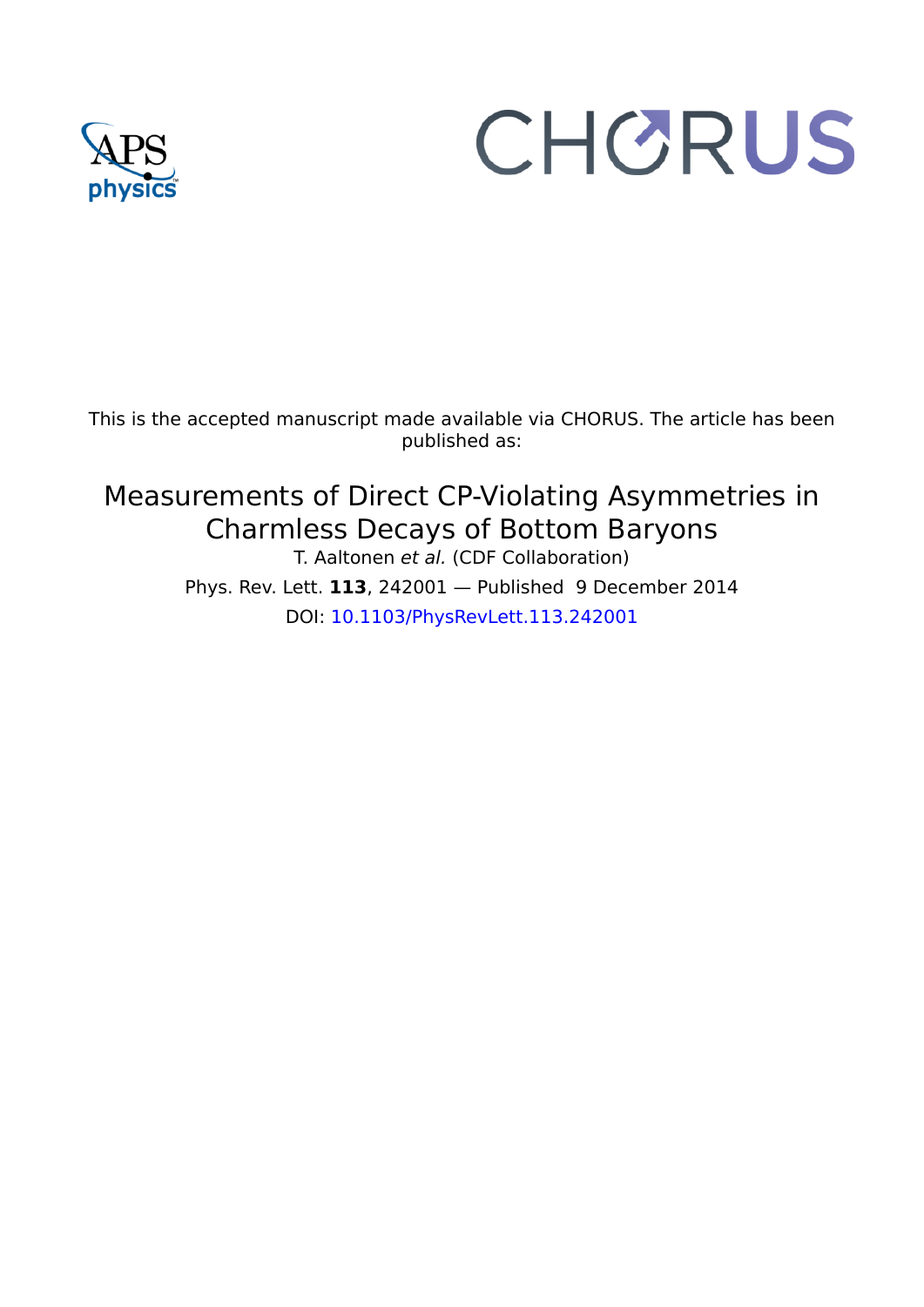## Measurements of Direct CP-Violating Asymmetries in Charmless Decays of Bottom Hadrons

T. Aaltonen,<sup>21</sup> S. Amerio<sup>jj</sup>,<sup>39</sup> D. Amidei,<sup>31</sup> A. Anastassov<sup>v</sup>,<sup>15</sup> A. Annovi,<sup>17</sup> J. Antos,<sup>12</sup> G. Apollinari,<sup>15</sup> J.A. Appel,<sup>15</sup> T. Arisawa,<sup>52</sup> A. Artikov,<sup>13</sup> J. Asaadi,<sup>47</sup> W. Ashmanskas,<sup>15</sup> B. Auerbach,<sup>2</sup> A. Aurisano,<sup>47</sup> F. Azfar,<sup>38</sup> W. Badgett,<sup>15</sup> T. Bae,<sup>25</sup> A. Barbaro-Galtieri,<sup>26</sup> V.E. Barnes,<sup>43</sup> B.A. Barnett,<sup>23</sup> P. Barria<sup>ll</sup>,<sup>41</sup> P. Bartos,<sup>12</sup> M. Bauce<sup>jj</sup>,<sup>39</sup> F. Bedeschi,<sup>41</sup> S. Behari,<sup>15</sup> G. Bellettini<sup>kk</sup>,<sup>41</sup> J. Bellinger,<sup>54</sup> D. Benjamin,<sup>14</sup> A. Beretvas,<sup>15</sup> A. Bhatti,<sup>45</sup> K.R. Bland,<sup>5</sup> B. Blumenfeld,<sup>23</sup> A. Bocci,<sup>14</sup> A. Bodek,<sup>44</sup> D. Bortoletto,<sup>43</sup> J. Boudreau,<sup>42</sup> A. Boveia,<sup>11</sup> L. Brigliadori<sup>ii</sup>, <sup>6</sup> C. Bromberg, <sup>32</sup> E. Brucken, <sup>21</sup> J. Budagov, <sup>13</sup> H.S. Budd, <sup>44</sup> K. Burkett, <sup>15</sup> G. Busetto<sup>jj</sup>, <sup>39</sup> P. Bussey,<sup>19</sup> P. Butti<sup>kk</sup>,<sup>41</sup> A. Buzatu,<sup>19</sup> A. Calamba,<sup>10</sup> S. Camarda,<sup>4</sup> M. Campanelli,<sup>28</sup> F. Canelli<sup>cc</sup>,<sup>11</sup> B. Carls,<sup>22</sup> D. Carlsmith,<sup>54</sup> R. Carosi,<sup>41</sup> S. Carrillo<sup>l</sup>,<sup>16</sup> B. Casal<sup>j</sup>,<sup>9</sup> M. Casarsa,<sup>48</sup> A. Castro<sup>ii</sup>,<sup>6</sup> P. Catastini,<sup>20</sup> D. Cauz<sup>qqrr</sup>,<sup>48</sup> V. Cavaliere,<sup>22</sup> M. Cavalli-Sforza,<sup>4</sup> A. Cerri<sup>e</sup>,<sup>26</sup> L. Cerrito<sup>q</sup>,<sup>28</sup> Y.C. Chen,<sup>1</sup> M. Chertok,<sup>7</sup> G. Chiarelli,<sup>41</sup> G. Chlachidze,<sup>15</sup> K. Cho,<sup>25</sup> D. Chokheli,<sup>13</sup> A. Clark,<sup>18</sup> C. Clarke,<sup>53</sup> M.E. Convery,<sup>15</sup> J. Conway,<sup>7</sup> M. Corbo<sup>y</sup>,<sup>15</sup> M. Cordelli,<sup>17</sup> C.A. Cox,<sup>7</sup> D.J. Cox,<sup>7</sup> M. Cremonesi,<sup>41</sup> D. Cruz,<sup>47</sup> J. Cuevas<sup>x</sup>,<sup>9</sup> R. Culbertson,<sup>15</sup> N. d'Ascenzo<sup>u</sup>,<sup>15</sup> M. Datta $^{ff}$ ,<sup>15</sup> P. de Barbaro,<sup>44</sup> L. Demortier,<sup>45</sup> M. Deninno,<sup>6</sup> M. D'Errico<sup>jj</sup>,<sup>39</sup> F. Devoto,<sup>21</sup> A. Di Canto<sup>kk</sup>,<sup>41</sup> B. Di Ruzza<sup>p</sup>,<sup>15</sup> J.R. Dittmann,<sup>5</sup> S. Donati<sup>kk</sup>,<sup>41</sup> M. D'Onofrio,<sup>27</sup> M. Dorigo<sup>ss</sup>,<sup>48</sup> A. Driutti<sup>qqrr</sup>,<sup>48</sup> K. Ebina,<sup>52</sup> R. Edgar,<sup>31</sup> A. Elagin,<sup>47</sup> R. Erbacher,<sup>7</sup> S. Errede,<sup>22</sup> B. Esham,<sup>22</sup> S. Farrington,<sup>38</sup> J.P. Fernández Ramos,<sup>29</sup> R. Field,<sup>16</sup> G. Flanagan<sup>s</sup>,<sup>15</sup> R. Forrest,<sup>7</sup> M. Franklin,<sup>20</sup> J.C. Freeman,<sup>15</sup> H. Frisch,<sup>11</sup> Y. Funakoshi,<sup>52</sup> C. Galloni<sup>kk</sup>,<sup>41</sup> A.F. Garfinkel,<sup>43</sup> P. Garosi<sup>ll</sup>,<sup>41</sup> H. Gerberich,<sup>22</sup> E. Gerchtein,<sup>15</sup> S. Giagu,<sup>46</sup> V. Giakoumopoulou,<sup>3</sup> K. Gibson,<sup>42</sup> C.M. Ginsburg,<sup>15</sup> N. Giokaris,<sup>3</sup> P. Giromini,<sup>17</sup> G. Giurgiu,<sup>23</sup> V. Glagolev,<sup>13</sup> D. Glenzinski,<sup>15</sup> M. Gold,<sup>34</sup> D. Goldin,<sup>47</sup> A. Golossanov,<sup>15</sup> G. Gomez,<sup>9</sup> G. Gomez-Ceballos,<sup>30</sup> M. Goncharov,<sup>30</sup> O. González López,<sup>29</sup> I. Gorelov,<sup>34</sup> A.T. Goshaw,<sup>14</sup> K. Goulianos,<sup>45</sup> E. Gramellini,<sup>6</sup> S. Grinstein,<sup>4</sup> C. Grosso-Pilcher,<sup>11</sup> R.C. Group,<sup>51, 15</sup> J. Guimaraes da Costa, <sup>20</sup> S.R. Hahn, <sup>15</sup> J.Y. Han, <sup>44</sup> F. Happacher, <sup>17</sup> K. Hara, <sup>49</sup> M. Hare, <sup>50</sup> R.F. Harr, <sup>53</sup> T. Harrington-Taber<sup>m</sup>,<sup>15</sup> K. Hatakeyama,<sup>5</sup> C. Hays,<sup>38</sup> J. Heinrich,<sup>40</sup> M. Herndon,<sup>54</sup> A. Hocker,<sup>15</sup> Z. Hong,<sup>47</sup> W. Hopkins<sup>f</sup>,<sup>15</sup> S. Hou,<sup>1</sup> R.E. Hughes,<sup>35</sup> U. Husemann,<sup>55</sup> M. Hussein<sup>aa</sup>,<sup>32</sup> J. Huston,<sup>32</sup> G. Introzzi<sup>nnoo</sup>,<sup>41</sup> M. Iori<sup>pp</sup>,<sup>46</sup> A. Ivanov<sup>o</sup>,<sup>7</sup> E. James,<sup>15</sup> D. Jang,<sup>10</sup> B. Jayatilaka,<sup>15</sup> E.J. Jeon,<sup>25</sup> S. Jindariani,<sup>15</sup> M. Jones,<sup>43</sup> K.K. Joo,<sup>25</sup> S.Y. Jun,<sup>10</sup> T.R. Junk,<sup>15</sup> M. Kambeitz,<sup>24</sup> T. Kamon,<sup>25,47</sup> P.E. Karchin,<sup>53</sup> A. Kasmi,<sup>5</sup> Y. Kato<sup>n</sup>,<sup>37</sup> W. Ketchum<sup>gg</sup>,<sup>11</sup> J. Keung,<sup>40</sup> B. Kilminster<sup>cc</sup>,<sup>15</sup> D.H. Kim,<sup>25</sup> H.S. Kim,<sup>25</sup> J.E. Kim,<sup>25</sup> M.J. Kim,<sup>17</sup> S.H. Kim,<sup>49</sup> S.B. Kim,<sup>25</sup> Y.J. Kim,<sup>25</sup> Y.K. Kim,<sup>11</sup> N. Kimura,<sup>52</sup> M. Kirby,<sup>15</sup> K. Knoepfel,<sup>15</sup> K. Kondo,<sup>52,</sup> ∗ D.J. Kong,<sup>25</sup> J. Konigsberg,<sup>16</sup> A.V. Kotwal,<sup>14</sup> M. Kreps,<sup>24</sup> J. Kroll,<sup>40</sup> M. Kruse,<sup>14</sup> T. Kuhr,<sup>24</sup> M. Kurata,<sup>49</sup> A.T. Laasanen,<sup>43</sup> S. Lammel,<sup>15</sup> M. Lancaster,<sup>28</sup> K. Lannon<sup>w</sup>,<sup>35</sup> G. Latino<sup>ll</sup>,<sup>41</sup> H.S. Lee,<sup>25</sup> J.S. Lee,<sup>25</sup> S. Leo,<sup>41</sup> S. Leone,<sup>41</sup> J.D. Lewis,<sup>15</sup> A. Limosani<sup>r</sup>,<sup>14</sup> E. Lipeles,<sup>40</sup> A. Lister<sup>a</sup>,<sup>18</sup> H. Liu,<sup>51</sup> Q. Liu,<sup>43</sup> T. Liu,<sup>15</sup> S. Lockwitz,<sup>55</sup> A. Loginov,<sup>55</sup> D. Lucchesi<sup>jj</sup>,<sup>39</sup> A. Lucà,<sup>17</sup> J. Lueck,<sup>24</sup> P. Lujan,<sup>26</sup> P. Lukens,<sup>15</sup> G. Lungu,<sup>45</sup> J. Lys,<sup>26</sup> R. Lysak<sup>d</sup>,<sup>12</sup> R. Madrak,<sup>15</sup> P. Maestro<sup>ll</sup>,<sup>41</sup> S. Malik,<sup>45</sup> G. Manca<sup>b</sup>,<sup>27</sup> A. Manousakis-Katsikakis,<sup>3</sup> L. Marchese<sup>hh</sup>, <sup>6</sup> F. Margaroli, <sup>46</sup> P. Marino<sup>mm</sup>, <sup>41</sup> M. Martínez, <sup>4</sup> K. Matera, <sup>22</sup> M.E. Mattson, <sup>53</sup> A. Mazzacane, <sup>15</sup> P. Mazzanti,<sup>6</sup> R. McNulty<sup>i</sup>,<sup>27</sup> A. Mehta,<sup>27</sup> P. Mehtala,<sup>21</sup> C. Mesropian,<sup>45</sup> T. Miao,<sup>15</sup> D. Mietlicki,<sup>31</sup> A. Mitra,<sup>1</sup> H. Miyake,<sup>49</sup> S. Moed,<sup>15</sup> N. Moggi,<sup>6</sup> C.S. Moon<sup>y</sup>,<sup>15</sup> R. Moore<sup>ddee</sup>,<sup>15</sup> M.J. Morello<sup>mm</sup>,<sup>41</sup> A. Mukherjee,<sup>15</sup> Th. Muller,<sup>24</sup> P. Murat,<sup>15</sup> M. Mussini<sup>ii</sup>,<sup>6</sup> J. Nachtman<sup>m</sup>,<sup>15</sup> Y. Nagai,<sup>49</sup> J. Naganoma,<sup>52</sup> I. Nakano,<sup>36</sup> A. Napier,<sup>50</sup> J. Nett,<sup>47</sup> C. Neu,<sup>51</sup> T. Nigmanov,<sup>42</sup> L. Nodulman,<sup>2</sup> S.Y. Noh,<sup>25</sup> O. Norniella,<sup>22</sup> L. Oakes,<sup>38</sup> S.H. Oh,<sup>14</sup> Y.D. Oh,<sup>25</sup> I. Oksuzian,<sup>51</sup> T. Okusawa,<sup>37</sup> R. Orava,<sup>21</sup> L. Ortolan,<sup>4</sup> C. Pagliarone,<sup>48</sup> E. Palencia<sup>e</sup>,<sup>9</sup> P. Palni,<sup>34</sup> V. Papadimitriou,<sup>15</sup> W. Parker,<sup>54</sup> G. Pauletta<sup>qqrr</sup>,<sup>48</sup> M. Paulini,<sup>10</sup> C. Paus,<sup>30</sup> T.J. Phillips,<sup>14</sup> G. Piacentino,<sup>41</sup> E. Pianori,<sup>40</sup> J. Pilot,<sup>7</sup> K. Pitts,<sup>22</sup> C. Plager,<sup>8</sup> L. Pondrom,<sup>54</sup> S. Poprocki<sup>f</sup>,<sup>15</sup> K. Potamianos,<sup>26</sup> A. Pranko,<sup>26</sup> F. Prokoshin<sup>z</sup>,<sup>13</sup> F. Ptohos<sup>g</sup>,<sup>17</sup> G. Punzi<sup>kk</sup>,<sup>41</sup> N. Ranjan,<sup>43</sup> I. Redondo Fernández,<sup>29</sup> P. Renton,<sup>38</sup> M. Rescigno,<sup>46</sup> F. Rimondi, 6, \* L. Ristori,  $4^{1,15}$  A. Robson,  $^{19}$  T. Rodriguez,  $^{40}$  S. Rolli<sup>h</sup>,  $^{50}$  M. Ronzani $^{kk}$ ,  $^{41}$  R. Roser,  $^{15}$  J.L. Rosner,  $^{11}$ F. Ruffini<sup>ll</sup>,<sup>41</sup> A. Ruiz,<sup>9</sup> J. Russ,<sup>10</sup> V. Rusu,<sup>15</sup> W.K. Sakumoto,<sup>44</sup> Y. Sakurai,<sup>52</sup> L. Santi<sup>qqrr</sup>,<sup>48</sup> K. Sato,<sup>49</sup> V. Saveliev<sup>u</sup>,<sup>15</sup> A. Savoy-Navarro<sup>y</sup>,<sup>15</sup> P. Schlabach,<sup>15</sup> E.E. Schmidt,<sup>15</sup> T. Schwarz,<sup>31</sup> L. Scodellaro,<sup>9</sup> F. Scuri,<sup>41</sup> S. Seidel,<sup>34</sup> Y. Seiya,<sup>37</sup> A. Semenov,<sup>13</sup> F. Sforza<sup>kk</sup>,<sup>41</sup> S.Z. Shalhout,<sup>7</sup> T. Shears,<sup>27</sup> P.F. Shepard,<sup>42</sup> M. Shimojima<sup>t</sup>,<sup>49</sup> M. Shochet,<sup>11</sup> I. Shreyber-Tecker,<sup>33</sup> A. Simonenko,<sup>13</sup> K. Sliwa,<sup>50</sup> J.R. Smith,<sup>7</sup> F.D. Snider,<sup>15</sup> H. Song,<sup>42</sup> V. Sorin,<sup>4</sup> R. St. Denis,<sup>19,\*</sup> M. Stancari,<sup>15</sup> D. Stentz<sup>v</sup>,<sup>15</sup> J. Strologas,<sup>34</sup> Y. Sudo,<sup>49</sup> A. Sukhanov,<sup>15</sup> I. Suslov,<sup>13</sup> K. Takemasa,<sup>49</sup> Y. Takeuchi,<sup>49</sup> J. Tang,<sup>11</sup> M. Tecchio,<sup>31</sup> P.K. Teng,<sup>1</sup> J. Thom<sup>f</sup>,<sup>15</sup> E. Thomson,<sup>40</sup> V. Thukral,<sup>47</sup> D. Toback,<sup>47</sup> S. Tokar,<sup>12</sup> K. Tollefson,<sup>32</sup> T. Tomura,<sup>49</sup> D. Tonelli<sup>e</sup>,<sup>15</sup> S. Torre,<sup>17</sup> D. Torretta,<sup>15</sup> P. Totaro,<sup>39</sup>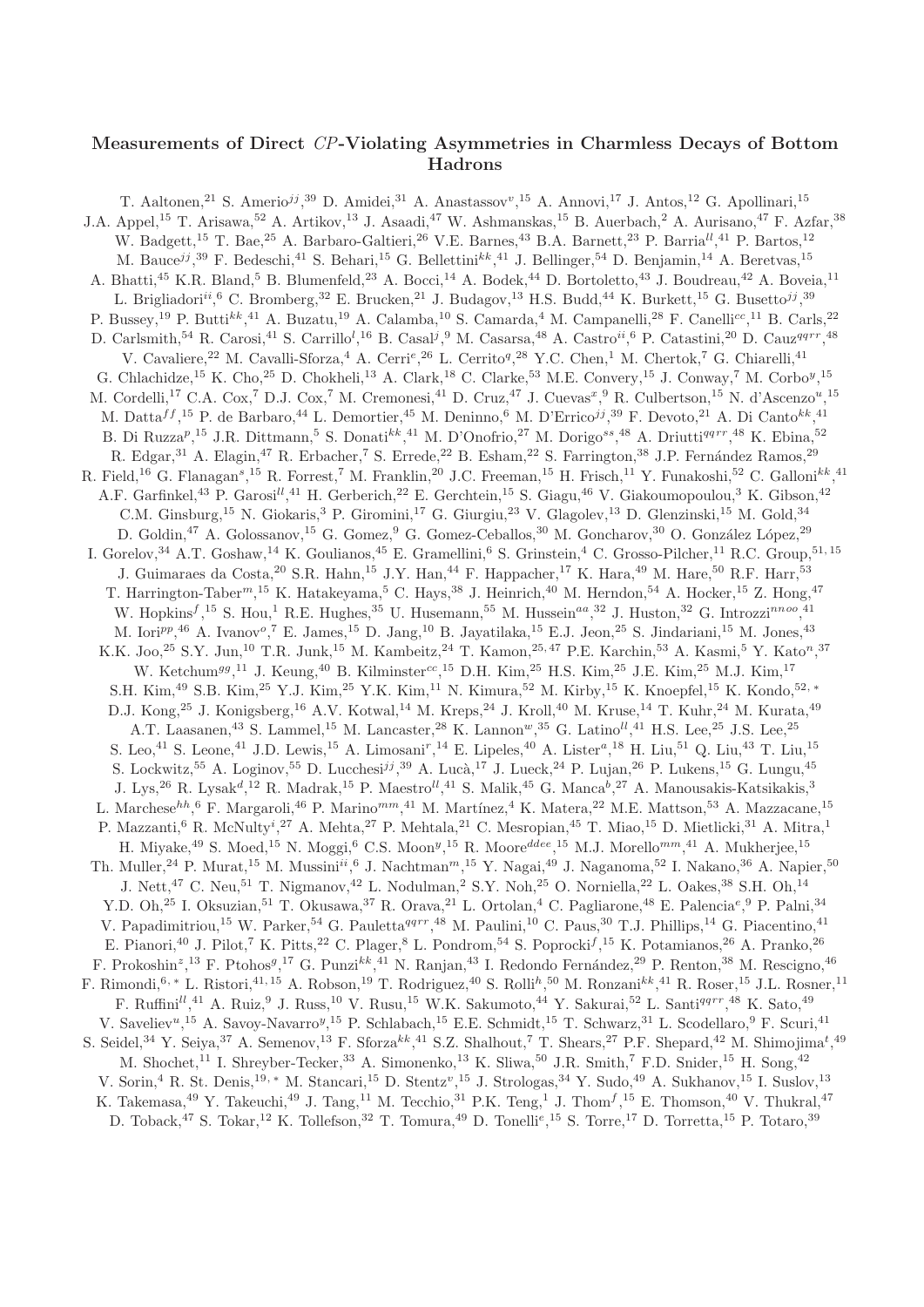M. Trovato<sup>mm</sup>,<sup>41</sup> F. Ukegawa,<sup>49</sup> S. Uozumi,<sup>25</sup> F. Vázquez<sup>l</sup>,<sup>16</sup> G. Velev,<sup>15</sup> C. Vellidis,<sup>15</sup> C. Vernieri<sup>mm</sup>,<sup>41</sup>

M. Vidal,<sup>43</sup> R. Vilar,<sup>9</sup> J. Vizán<sup>bb</sup>,<sup>9</sup> M. Vogel,<sup>34</sup> G. Volpi,<sup>17</sup> P. Wagner,<sup>40</sup> R. Wallny<sup>j</sup>,<sup>15</sup> S.M. Wang,<sup>1</sup> D. Waters,<sup>28</sup>

W.C. Wester III,<sup>15</sup> D. Whiteson<sup>c</sup>,<sup>40</sup> A.B. Wicklund,<sup>2</sup> S. Wilbur,<sup>7</sup> H.H. Williams,<sup>40</sup> J.S. Wilson,<sup>31</sup> P. Wilson,<sup>15</sup>

B.L. Winer,<sup>35</sup> P. Wittich<sup>f</sup>,<sup>15</sup> S. Wolbers,<sup>15</sup> H. Wolfe,<sup>35</sup> T. Wright,<sup>31</sup> X. Wu,<sup>18</sup> Z. Wu,<sup>5</sup> K. Yamamoto,<sup>37</sup>

D. Yamato,  $37$  T. Yang,  $15$  U.K. Yang,  $25$  Y.C. Yang,  $25$  W.-M. Yao,  $26$  G.P. Yeh,  $15$  K. Yi<sup>m</sup>,  $15$  J. Yoh,  $15$ 

K. Yorita,<sup>52</sup> T. Yoshida<sup>k</sup>,<sup>37</sup> G.B. Yu,<sup>14</sup> I. Yu,<sup>25</sup> A.M. Zanetti,<sup>48</sup> Y. Zeng,<sup>14</sup> C. Zhou,<sup>14</sup> and S. Zucchelli<sup>ii6</sup>

(CDF Collaboration), †

<sup>1</sup>Institute of Physics, Academia Sinica, Taipei, Taiwan 11529, Republic of China<br><sup>2</sup>Argonne National Laboratory, Argonne, Illinois 60439, USA<br><sup>3</sup>University of Athens, 157 71 Athens, Greece<br><sup>4</sup>Institut de Fisica d'Altes E

 $\begin{array}{c} 5 \\ 5 \\ 6 \\ 7 \\ 6 \\ 8 \\ 9 \\ 12 \\ 13 \\ 14 \\ 15 \\ 16 \\ 17 \\ 18 \\ 19 \\ 10 \\ 10 \\ 11 \\ 12 \\ 13 \\ 14 \\ 15 \\ 16 \\ 17 \\ 18 \\ 19 \\ 10 \\ 10 \\ 11 \\ 12 \\ 13 \\ 14 \\ 15 \\ 16 \\ 17 \\ 18 \\ 19 \\ 19 \\ 10 \\ 10 \\ 10 \\ 11 \\ 11 \\ 12 \\ 13 \\ 14 \\ 15 \\ 16 \\ 17 \\ 18 \\ 19 \\ 19 \\ 10 \\ 10 \\ 10 \\$ 

 $\begin{array}{c} \text{ } ^{15} \text{Fermi} \text{~National Accelerator Laboratory, Batavia, Illinois 60510, USA}\\ \text{ } ^{16} \text{University of Florida, Gainesville, Florida 32611, USA}\\ \text{ } ^{17} \text{Laboratori Nazionali di Frascati, Istituto Nazionale di Fisica Nucleare, I-00044 Frascati, Italy}\\ \text{ } ^{18} \text{University of Geneva, CH-1211 Geneva 4, Switzerland}\\ \text{ } ^{19} \text{Glasgow University, Glasgow G12 8QQ, United Kingdom}\\ \text{ } ^{20} \text{Harvard University, Cambridge, Massachusetts 02138, USA}\\ \text{ } ^{21$ 

 $\frac{22}{2}$ University of Illinois, Urbana, Illinois 61801, USA  $\frac{23}{2}$ The Johns Hopkins University, Baltimore, Maryland 21218, USA

<sup>24</sup>Institut für Experimentelle Kernphysik, Karlsruhe Institute of Technology, D-76131 Karlsruhe, Germany <sup>25</sup>Center for High Energy Physics: Kyungpook National University,

Daegu 702-701, Korea; Seoul National University, Seoul 151-742,

Korea; Sungkyunkwan University, Suwon 440-746,

Korea; Korea Institute of Science and Technology Information,

Daejeon 305-806, Korea; Chonnam National University,

Gwangju 500-757, Korea; Chonbuk National University, Jeonju 561-756,

 $\begin{tabular}{c c c c c c c c} \multicolumn{1}{c}{\begin{tabular}{c} $\mathit{26}$ Ernest Orlando Lawrence Berkeley National Laboratory, Berkeley, California 94720, USA \\ \mathit{27} University of Liverpool, Liverpool L69 7ZE, United Kingdom \\ & $\mathit{28} University College London, London WCIE 6BT, United Kingdom \\ & $\mathit{29} Centro de Investigaciones Energeticas Medicambientales y Tecnologicas, E-28040 Madrid, Spain \\ & $\mathit{30}Massachusetts Institute of Technology, Cambridge, Massachusetts 02139, USA \\ & $\mathit{31} University of Michigan, Ann Arbor, Michigan 48109, USA \\ & $\mathit{32} Michigan State University, East Lansing, Michigan 48824, USA \\$ 

<sup>34</sup>University of New Mexico, Albuquerque, New Mexico 87131, USA<br><sup>35</sup>The Ohio State University, Columbus, Ohio 43210, USA<br><sup>36</sup>Okayama University, Okayama 700-8530, Japan<br><sup>37</sup>Osaka City University, Osaka 558-8585, Japan

<sup>38</sup>University of Oxford, Oxford OX1 3RH, United Kingdom<br><sup>39</sup>Istituto Nazionale di Fisica Nucleare, Sezione di Padova, <sup>jj</sup>University of Padova, I-35131 Padova, Italy

 $^{40}$ University of Pennsylvania, Philadelphia, Pennsylvania 19104, USA

<sup>41</sup>Istituto Nazionale di Fisica Nucleare Pisa, <sup>kk</sup>University of Pisa, <sup>ll</sup>University of Siena, <sup>mm</sup>Scuola Normale Superiore,

 $I-56127$  Pisa, Italy,  $n n$  INFN Pavia, I-27100 Pavia, Italy,  $\frac{1}{2}$  University of Pavia, I-27100 Pavia, Italy

<sup>42</sup>University of Pittsburgh, Pittsburgh, Pennsylvania 15260, USA

<sup>43</sup>Purdue University, West Lafayette, Indiana 47907, USA <sup>44</sup>University of Rochester, Rochester, New York 14627, USA

<sup>45</sup>The Rockefeller University, New York, New York 10065, USA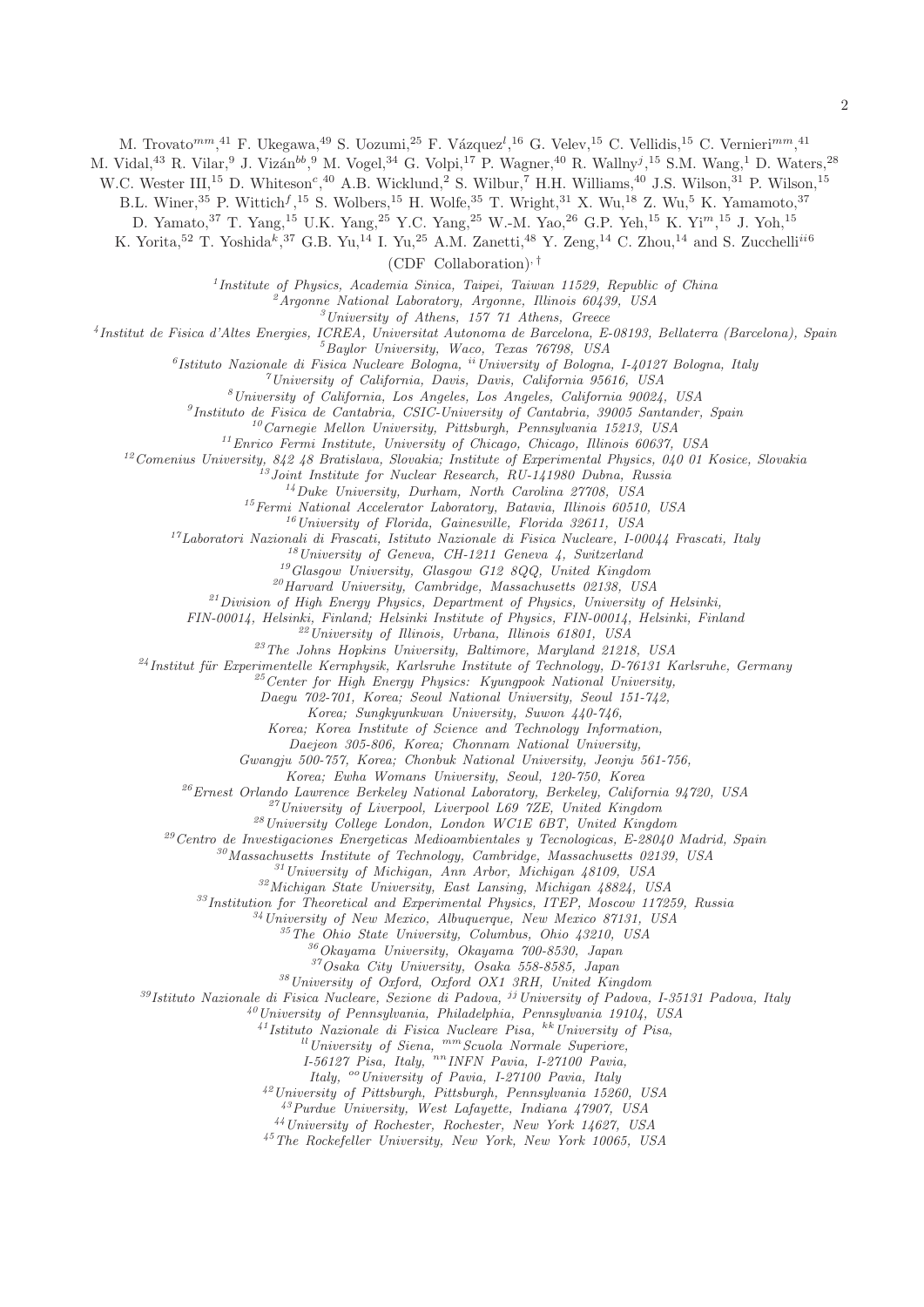<sup>46</sup>Istituto Nazionale di Fisica Nucleare, Sezione di Roma 1,

ppSapienza Universit`a di Roma, I-00185 Roma, Italy

<sup>47</sup>Mitchell Institute for Fundamental Physics and Astronomy,

Texas A&M University, College Station, Texas 77843, USA<br>
<sup>48</sup>Istituto Nazionale di Fisica Nucleare Trieste, <sup>49</sup> Gruppo Collegato di Udine,

<sup>rr</sup> University of Udine, I-33100 Udine, Italy, <sup>ss</sup>University of Trieste, I-34127 Trieste, Italy<br><sup>49</sup> University of Tsukuba, Tsukuba, Ibaraki 305, Japan

 $$^{50}\rm{Tufts}$  University, Medford, Massachusetts 02155, USA $$^{51}\rm{University}$  of Virginia, Charlottesville, Virginia 22906, USA $$^{52}\rm{Waseda}$ University, Tokyo 169, Japan $$^{53}\rm{Wayne}$  State University, Detroit, Michigan 48201, USA

<sup>54</sup>University of Wisconsin, Madison, Wisconsin 53706, USA

<sup>55</sup>Yale University, New Haven, Connecticut 06520, USA

We report final measurements of direct CP–violating asymmetries in charmless decays of neutral bottom hadrons to pairs of charged hadrons with the upgraded Collider Detector at the Fermilab Tevatron. Using the complete  $\sqrt{s} = 1.96$  TeV proton-antiproton collisions data set, corresponding to 9.3 fb<sup>-1</sup> of integrated luminosity, we measure  $A(\Lambda_b^0 \to p\pi^-) = +0.06 \pm 0.07$  (stat)  $\pm 0.03$  (syst) and  $\mathcal{A}(\Lambda_b^0 \to pK^-) = -0.10 \pm 0.08$  (stat)  $\pm 0.04$  (syst), compatible with no asymmetry. In addition we measure the CP–violating asymmetries in  $B_s^0 \to K^-\pi^+$  and  $B^0 \to K^+\pi^-$  decays to be  $\mathcal{A}(B_s^0 \to K^- \pi^+) = +0.22 \pm 0.07 \text{ (stat)} \pm 0.02 \text{ (syst) and } \mathcal{A}(B^0 \to K^+ \pi^-) = -0.083 \pm 0.013 \text{ (stat)} \pm 0.02 \text{ (syst)}$ 0.004 (syst), respectively, which are significantly different from zero and consistent with current world averages.

PACS numbers: 14.20.Mr 14.40.Nd 11.30.Er

The experimentally established noninvariance of fundamental interactions under the combined symmetry transformations of charge conjugation and parity inversion (CP violation) is described within the standard model (SM) through the Cabibbo-Kobayashi-Maskawa (CKM) mechanism [1] by the presence of a single complex phase in the unitary three-generation quark-mixing matrix. All direct measurements of elementary particle phenomena to date support the CKM phase being the dominant source of CP violation observed in quark transitions. However, widely accepted theoretical arguments and cosmological observations suggest that the SM might be a lower-energy approximation of more generally valid theories which are likely to possess a different CP structure and therefore should manifest themselves as deviations from the CKM scheme.

The decays of b hadrons are highly relevant in this context, with nonleptonic final states being particularly interesting. They are sensitive to possible new contributions from internal loop amplitudes, which provide a sensitive probe into energies higher than those accessible by direct searches. Hadronic factors in the decay amplitudes make accurate SM predictions for individual decays difficult to obtain. Hence, the most useful information is obtained by combining multiple measurements of processes related by dynamical symmetries, allowing the cancellation of the unknown model parameters. An observable well suited for such studies is the direct CP asymmetry [2]

$$
\mathcal{A} = \frac{\Gamma(b \to f) - \Gamma(\bar{b} \to \bar{f})}{\Gamma(b \to f) + \Gamma(\bar{b} \to \bar{f})}.
$$
 (1)

where  $\Gamma$  is the partial decay-width of a generic b–hadron

decay  $(b \to f)$  with non-CP-symmetric final state  $f \neq \overline{f}$ . Recent examples of interplay between different measurements include the significant difference observed between the measured direct CP asymmetries for  $B^0 \to K^+\pi^$ and  $B^+ \to K^+\pi^0$  decays [3], which prompted intense experimental and theoretical searches for an explanation, either by an enhanced color-suppressed SM tree contribution [4], or by non-SM physics in the electroweak penguin loop [5]. Similarly, the comparison of the direct CP asymmetries in  $B_s^0 \to K^-\pi^+$  and  $B^0 \to K^+\pi^-$  decays has been investigated as a nearly model-independent test for the presence of non-SM physics [6, 7], and has been experimentally performed only very recently [8].

While the properties of b mesons decays have been studied in detail and no deviation from the SM has yet been conclusively established, the decays of b baryons are still largely unexplored. An accurate experimental investigation of their CP asymmetries is useful to complete the current picture of charmless decays of b hadrons. The  $\Lambda_b^0 \to pK^-$  and  $\Lambda_b^0 \to p\pi^-$  decays proceed through the same weak transitions as the corresponding two-body charmless hadronic b–meson decays. The first measurements [9] of their branching fractions were not well described by predictions [10]. In particular, the measured ratio of branching fractions  $\mathcal{B}(\Lambda_b^0 \to p\pi^-)/\mathcal{B}(\Lambda_b^0 \to$  $pK^-$ ) = 0.66 ± 0.14 (stat) ± 0.08 (syst) significantly deviated from the predicted value of  $2.6_{-0.5}^{+2.0}$  [11]. The discrepancy has been recently confirmed by an independent measurement from the LHCb Collaboration [12]. Since branching ratios are potentially sensitive to new physics contributions [13, 14], further investigation is clearly important [15]. The same calculations of Ref. [11] also predict CP asymmetries up to 30%, which were not testable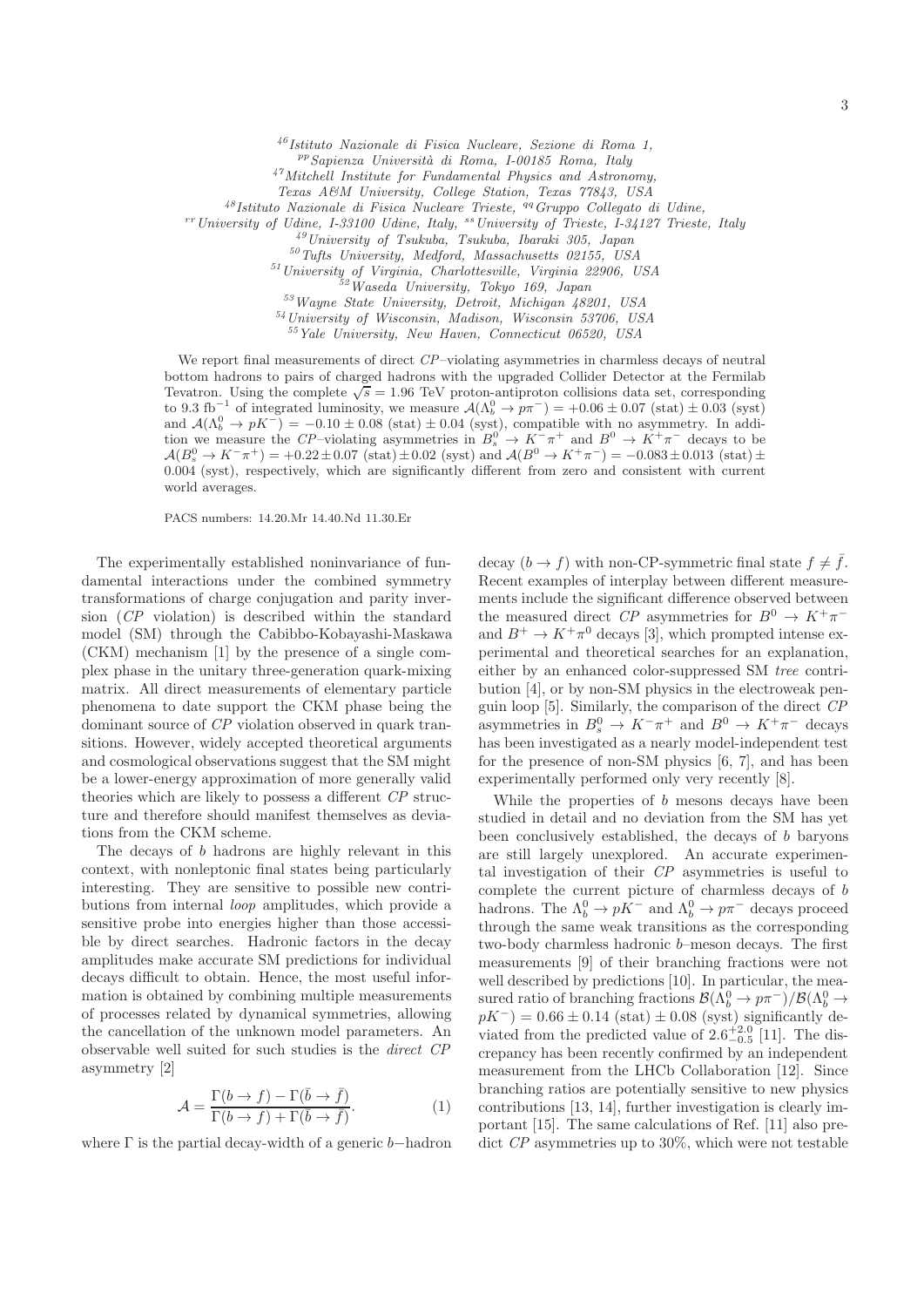by the previous measurements.

In this Letter we report on measurements of direct CP violation in two-body charmless decays of bottom baryons and mesons performed using the full data set collected by the upgraded Collider Detector (CDF II) at the Fermilab Tevatron, corresponding to  $9.3 \text{ fb}^{-1}$  of integrated luminosity from  $\bar{p}p$  collisions at  $\sqrt{s} = 1.96$  TeV. This is an update of a previous measurement based on a subsample of the present data [16] and provides significantly improved measurements of the baryonic decay modes  $\Lambda_b^0 \to pK^-$  and  $\Lambda_b^0 \to p\pi^-$  which are unique. We also present final measurements on the meson decay modes  $B_s^0 \to K^-\pi^+$  and  $B^0 \to K^+\pi^-$ .

The CDF II detector is a multipurpose magnetic spectrometer surrounded by calorimeters and muon detectors. The detector subsystems relevant for this analysis are discussed in Ref. [17, 18]. Data are collected by a three-level on-line event-selection system (trigger). At level 1, charged-particle trajectories (tracks) are reconstructed in the plane transverse to the beam line [19]. Two oppositely-charged particles are required with reconstructed transverse momenta  $p_{T1}, p_{T2} > 2 \text{ GeV}/c$ , a scalar sum  $p_{T1} + p_{T2} > 5.5$  GeV/c, and an azimuthal opening angle  $\Delta \phi$  < 135°. At level 2, tracks are combined with silicon-tracking-detector measurement hits, and the impact parameter d (transverse distance of closest approach to the beam line) of each is determined with  $45 \mu m$  resolution (including the beam spread) and is required to satisfy  $0.1 < d < 1.0$  mm. A tighter openingangle requirement,  $20° < \Delta \phi < 135°$ , is also applied. Each track pair is then used to form a b–hadron candidate  $(H_b = B^0, B_s^0, \Lambda_b^0)$  that is required to have an impact parameter  $d_{H_b} < 140 \mu m$  and to have traveled a distance  $L_T > 200 \mu m$  in the transverse plane. At level 3, a cluster of computers confirms the selection with a full event reconstruction.

The offline selection is based on a more accurate determination of the same quantities used in the trigger with the addition of two further observables: the isolation of the  $H_b$  candidate [9] and the quality of the threedimensional fit  $(\chi^2$  with one degree of freedom) of the candidate decay vertex. We use the selection originally devised for the  $B_s^0 \to K^-\pi^+$  search [9]. At most one  $H_b$ candidate per event is found, for which the invariant mass  $m_{\pi^+\pi^-}$  is calculated using a charged-pion mass assignment for both decay products. The resulting mass distribution is shown in Fig. 1. It is dominated by the overlapping contributions of the  $B^0 \to K^+\pi^-$ ,  $B^0 \to \pi^+\pi^-$ , and  $B_s^0 \to K^+K^-$  decays [16, 18] with backgrounds from misreconstructed multi-body b–hadron decays (physics background) and random pairs of charged particles (combinatorial background). Signals for the  $B_s^0 \to K^-\pi^+,$  $\Lambda_b^0 \rightarrow p\pi^-$ , and  $\Lambda_b^0 \rightarrow pK^-$  decays populate masses higher than the prominent narrow structure  $(5.33-5.55)$ GeV/ $c^2$ ) [9]. The final data sample consists of 28 230  $H_b$ candidates.

We use an extended unbinned maximum likelihood fit incorporating kinematic (kin) and particle-identification (PID) information, to disentangle the various contributions. From the fit we determine the fraction of events from each decay mode and the asymmetries, uncorrected for instrumental effects,  $\tilde{A} = [N_{b \to f} - N_{\bar{b} \to \bar{f}}]/[N_{b \to f} +$  $N_{\bar{b}\to \bar{f}}$ , of the flavor-specific decays  $B^0 \to K^+\pi^-$ ,  $B^0_s \to K^-\pi^+$ ,  $\Lambda_b^0 \to p\pi^-$ , and  $\Lambda_b^0 \to pK^-$ . For each channel,  $N_{b\rightarrow f}(N_{\bar{b}\rightarrow \bar{f}})$  is the number of reconstructed decays of the hadron containing the  $b(\bar{b})$  quark into the final state  $f(\bar{f})$ , where the flavor of the hadron is inferred from the charges of the final-state particles. In evaluating asymmetries we neglect any effect from CP violation in b–meson flavor mixing [21]. Production asymmetries also have negligible effects, as in  $\bar{p}p$  collisions b and  $\bar{b}$ quarks are produced in equal numbers and the symmetry in pseudorapidity of the CDF II detector, at level of 1%. This ensures equal acceptance down to a level of 10−<sup>3</sup> even in the presence of possible forward-backward production asymmetries, constrained by CP conservation to change sign for opposite values of pseudorapidity. Detailed studies performed on large samples of  $D^0$  two-body decays show residual effects on the CP-asymmetry measurements of the order of  $10^{-4}$  [20]. The likelihood is defined as  $\mathcal{L} = \frac{\nu^N}{N!} e^{-\nu} \prod_{i=1}^N \mathcal{L}_i$  where N is the total number of observed  $H_b$  candidates,  $\nu$  is the estimator of N to be determined by the fit, and the likelihood for the ith event is

$$
\mathcal{L}_i = (1 - b) \sum_j f_j \mathcal{L}_j^{\text{kin}} \mathcal{L}_j^{\text{PID}} + b \left[ f_p \mathcal{L}_p^{\text{kin}} \mathcal{L}_p^{\text{PID}} + (1 - f_p) \mathcal{L}_c^{\text{kin}} \mathcal{L}_c^{\text{PID}} \right],
$$
 (2)

where the index j runs over all signal decay modes, and the index 'p' ('c') labels the physics (combinatorial) background term. The  $f_i$  are signal fractions to be determined by the fit, together with the background fraction parameters b and  $f_{\rm p}$ .  $\mathcal{L}_{j,\rm p,c}^{\rm kin}$  and  $\mathcal{L}_{j,\rm p,c}^{\rm PID}$  are respectively the likelihood terms incorporating the kinematic and PID information for signal decay modes and backgrounds, defined in more detail later.

For each charged-hadron pair, the kinematic information is summarized by three loosely correlated observables: the squared mass  $m_{\pi^+\pi^-}^2$ ; the charged momentum asymmetry  $\beta = (p_{+} - p_{-})/(p_{+} + p_{-})$ , where  $p_{+} (p_{-})$  is the magnitude of the momentum of the positive (negative) particle; and the scalar sum of particle momenta  $p_{\text{tot}} = p_+ + p_-.$  These variables allow evaluation of the squared invariant mass of a candidate for any mass assignment of the positively- and negatively-charged decay products [22].

The likelihood terms  $\mathcal{L}^{\text{kin}}_j$  describe the kinematic distributions of the  $m_{\pi^+\pi^-}^2$ ,  $\beta$ , and  $p_{\text{tot}}$  variables for the physics signals and are obtained from Monte Carlo simulations. The corresponding distributions for the combinatorial background are extracted from data [23] and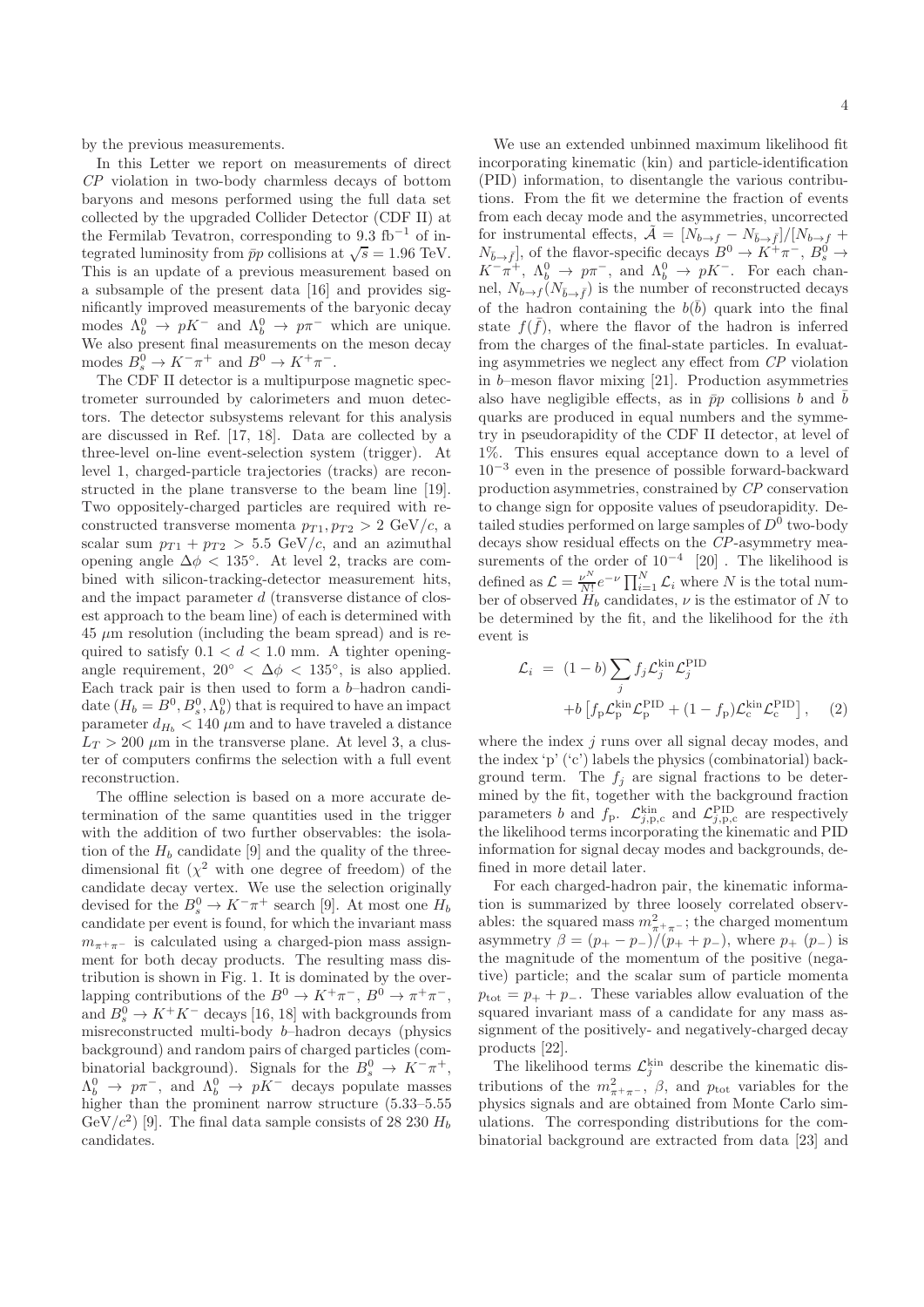

FIG. 1: Mass distribution of reconstructed candidates, where the charged pion mass is assigned to both tracks. The sum of the fitted distributions and the individual components (Cconjugate decay modes are also implied) of signal and background are overlaid on the data distribution.

are included in the likelihood through the  $\mathcal{L}_c^{\text{kin}}$  term. The likelihood term  $\mathcal{L}_{p}^{\text{kin}}$  describes the kinematic distributions of the background from partially reconstructed decays of generic b hadrons [22, 23].

To ensure the reliability of the search for small signals in the vicinity of larger structures, the shapes of the mass distributions assigned to each signal are modeled in detail with the full simulation of the detector. Effects of soft photon radiation in the final state are simulated by photos [24]. The mass resolution model is tuned to the observed shape of the  $3.8\times10^6$   $D^0 \rightarrow K^-\pi^+$  and  $1.7\times10^5$  $D^0 \to \pi^+\pi^-$  candidates in a sample of  $D^{*+} \to D^0\pi^+$ decays, collected with a similar trigger selection. The accuracy of the procedure is checked by comparing the observed mass line-shape of  $9 \times 10^5$   $\Upsilon(1S) \rightarrow \mu^+ \mu^-$  decays to that predicted by the tuned simulation. A good agreement is obtained when a global scale factor to the mass resolution of 1.017 is applied to the model. Based on this result, we conservatively assign a 2% systematic uncertainty to the mass line-shape model.

Particle identification is achieved by means of the energy deposition measurements  $(dE/dx)$  from the drift chamber. The  $D^{*+} \to D^0 \pi^+$  sample is also used to calibrate the  $dE/dx$  response to positively and negatively charged kaons and pions, using the charge of the pion from the  $D^{* \pm}$  decay to determine the flavour of the neutral D meson. The response for protons and antiprotons is determined from a sample of  $1.4 \times 10^6$   $\Lambda \rightarrow p\pi^-$  decays, where the kinematic properties and the momentum threshold of the trigger allow unambiguous identification of the decay products [23]. The PID information is summarized by a single observable  $\kappa$ , defined as follows:

$$
\kappa \equiv \frac{dE/dx - dE/dx(\pi)}{dE/dx(K) - dE/dx(\pi)},\tag{3}
$$

in which  $dE/dx(\pi)$  and  $dE/dx(K)$  are the average expected specific ionizations given the particle momentum for the pion and kaon mass hypothesis, respectively. The statistical separation between kaons and pions with momentum larger than 2 GeV/c is about 1.4 $\sigma$ , while the ionization rates of protons and kaons are quite similar. Thus, the separation between  $K^+\pi^-$  or  $p\pi^-$  final states and their charge-conjugates is about  $2.0\sigma$  and  $2.8\sigma$  respectively, while that between  $pK^-$  and  $\bar{p}K^+$  is about  $0.8\sigma$ . However, in the last case additional discrimination at the  $2\sigma$  level is provided by kinematic differences in  $(m_{\pi^+\pi^-}^2, \beta)$  distributions [16, 23]. The PID likelihood term, which is similar for physics signals and backgrounds, depends only on  $\kappa$  and on its expectation value  $\langle \kappa \rangle$  (given a mass hypothesis) for the decay products. The physics signal model is described by the likelihood term  $\mathcal{L}^{\text{PID}}_j$ , where the index j uniquely identifies the final state. The background model is described by the two terms  $\mathcal{L}_{\rm p}^{\rm PID}$  and  $\mathcal{L}_{\rm c}^{\rm PID}$ , respectively, for the physics and combinatorial background, that account for all possible pairs that can be formed combining only charged pions and kaons. With the available  $dE/dx$  resolution, muons are indistinguishable from pions with the available  $dE/dx$  resolution and are therefore included in the pion component. Similarly, the small proton component in the background is included in the kaon component. Thus, the combinatorial background model allows for independent positively and negatively charged contributions of pions and kaons, whose fractions are determined by the fit, while the physics background model, where charge asymmetries are negligible, only allows for chargeaveraged contributions.

To check the goodness of the fit with regard to the PID observables, Fig. 2 shows the distributions of the average value of  $\kappa_{\text{sum}} = \kappa_+ + \kappa_-$  and  $\kappa_{\text{dif}} = \kappa_+ - \kappa_-$  as a function of  $m_{\pi^+\pi^-}$ , with fit projections overlaid, where  $\kappa_{+}(\kappa_{-})$  is the PID observable for positively(negatively) charged particles. The  $\kappa_{\text{sum}}$  distribution is sensitive to the identity of final-state particles, and reveals the presence of baryons as a narrow structure, where the mass distribution lacks prominent features. Conversely, the  $\kappa_{\text{dif}}$  distribution is expected to be uniformly zero, except in the presence of a charge asymmetry coupled with a different  $dE/dx$  response of the final particles. It is insensitive to the  $\Lambda_b^0 \to pK^-$  signal due to the similarity of proton and kaon  $dE/dx$  responses, but it is sensitive to the CP asymmetries of the other decay modes, and indeed it displays a deviation corresponding to each of the other three decay modes object of this study. The signal yields from the likelihood fit of Equation (2) are reported in Table I together with the physical asymmetries,  $A(b \rightarrow f)$ , derived as follows: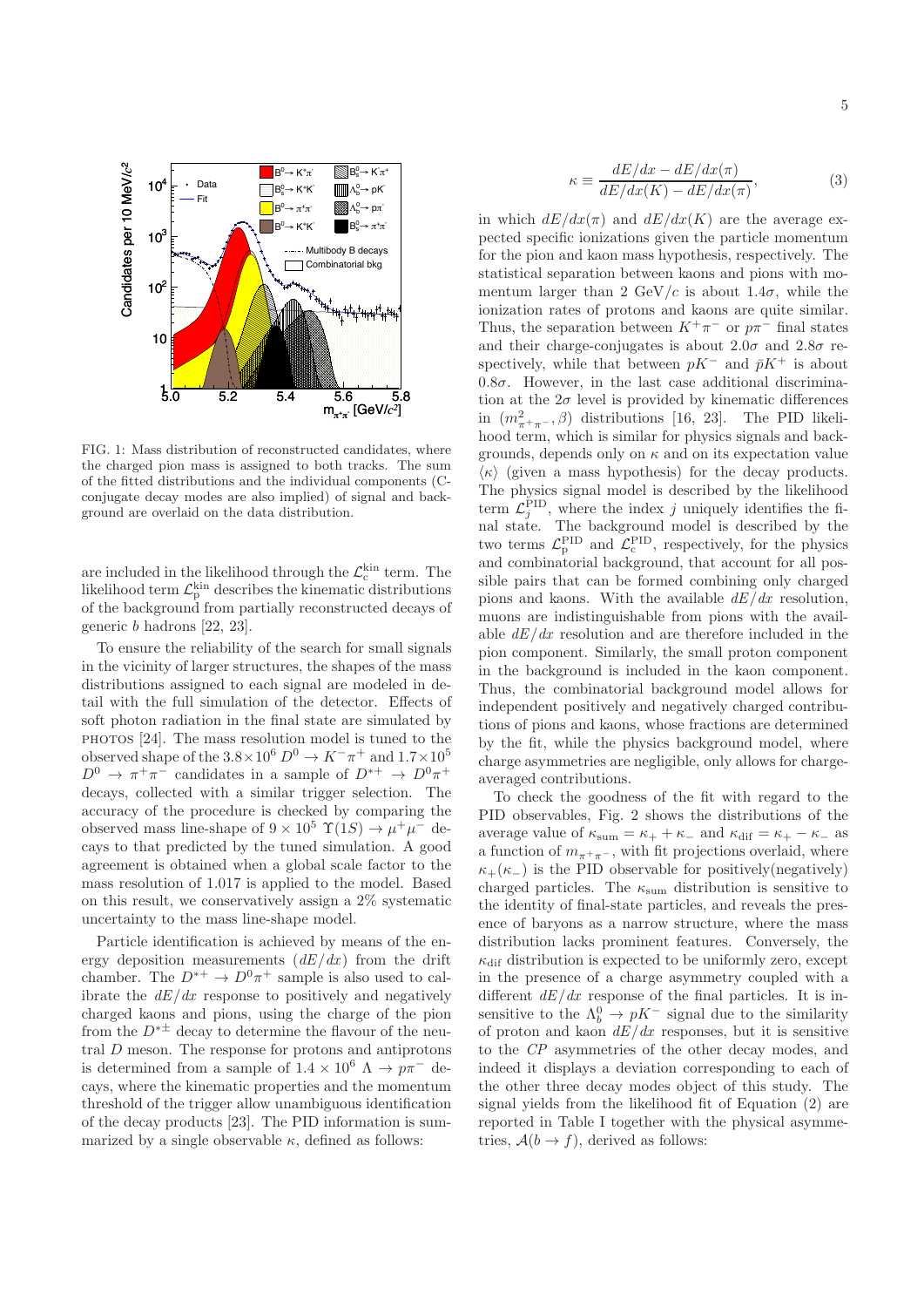$$
\frac{\Gamma(b \to f) - \Gamma(\bar{b} \to \bar{f})}{\Gamma(b \to f) + \Gamma(\bar{b} \to \bar{f})} = \frac{N_{b \to f} - c_f N_{\bar{b} \to \bar{f}}}{N_{b \to f} + c_f N_{\bar{b} \to \bar{f}}},\qquad(4)
$$

where  $c_f = \varepsilon(f)/\varepsilon(\bar{f})$  is the ratio between the efficiencies for triggering and reconstructing the final states f and  $\bar{f}$ . The  $c_f$  factors correct for detector-induced charge asymmetries and are extracted from control samples in data. Simulation is used only to account for differences between the kinematic distributions of  $H_b \to h^+h'^-$  decays and control signals.

TABLE I: CP-asymmetry results. The first quoted uncertainty is statistical; the second is systematic.  $N$  is the number of events determined by the fit for each decay mode.

| Decay                                                                                          | $\mathcal{N}_{b\to f}$ | $\mathcal{N}_{\bar{b}\rightarrow \bar{f}}$ | $\mathcal{A}(b \to f)$                                       |
|------------------------------------------------------------------------------------------------|------------------------|--------------------------------------------|--------------------------------------------------------------|
| $B^0 \rightarrow \overline{K^+ \pi^-}$                                                         |                        |                                            | $5313 \pm 109$ 6348 $\pm$ 117 -0.083 $\pm$ 0.013 $\pm$ 0.004 |
|                                                                                                | $560 \pm 51$           | $354 + 46$                                 | $+0.22 \pm 0.07 \pm 0.02$                                    |
|                                                                                                | $242 + 24$             | $206 + 23$                                 | $+0.06 \pm 0.07 \pm 0.03$                                    |
| $\begin{array}{l} B^0_s\to K^-\pi^+\\ \Lambda^0_b\to p\pi^-\\ \Lambda^0_b\to pK^- \end{array}$ | $271 + 30$             | $324 + 31$                                 | $-0.10 \pm 0.08 \pm 0.04$                                    |



FIG. 2: Distribution of the average value of  $\kappa_{\text{sum}}$  (a) and  $\kappa_{\text{diff}}$ (b) as a function of  $m_{\pi^+\pi^-}$ . The fit function is overlaid. For reference, the distribution of  $m_{\pi^+\pi^-}$  is shown by the dashed lower histogram. Dashed vertical lines indicate the position, from left to right, of the following signals:  $B^0 \to K^+\pi^-$ ,  $B_s^0 \to K^- \pi^+$ ,  $\Lambda_b^0 \to pK^-$ ,  $\Lambda_b^0 \to p\pi^-$ .

The corrections for  $f = K^+\pi^-$  are extracted from a sample of  $3\times10^7$   $D^0 \rightarrow K^-\pi^+$  decays collected without requiring the  $D^{*+} \to D^0 \pi^+$  decay chain [20]. By imposing the same offline selection to the  $D^0$  decays, we obtain  $K^{\pm}\pi^{\pm}$  final states in a similar kinematic regime to that of the  $H_b$  signals. We assume that  $K^+\pi^-$  and  $K^-\pi^+$ final states from charm decays are produced in equal numbers because their production is dominated by the strong interaction and, compared to the detector effects to be corrected, the possible CP–violating asymmetry in  $D^0 \to K^-\pi^+$  decays is tiny  $(< 10^{-3}$ ) as predicted by the SM [25]. We also check that possible asymmetries in  $D^0$ meson yields induced by  $\mathbb{CP}$  violation in  $B \to DX$  decays are small and can be neglected [20]. Therefore, any asymmetry between observed numbers of reconstructed  $K^-\pi^+$  and  $K^+\pi^-$  charm decays is ascribed to detectorinduced effects and used to extract the desired correction factor. The ratio  $N_{\overline{D}^0 \to K^+\pi^-}/N_{D^0 \to K^-\pi^+}$  is measured by performing a simultaneous fit to the invariant  $K^-\pi^+$ and  $K^+\pi^-$  mass distributions [20]. We find a significant asymmetry  $c_{K^+\pi^-} = 1/c_{K^-\pi^+} = 1.011 \pm 0.001$ , consistent with expectation based on charge asymmetries of the interaction probability with detector material [26]. We also add a systematic uncertainty that allows for a possible nonvanishing CP violation, using the available experimental knowledge  $A(D^0 \rightarrow K^-\pi^+)$ =  $(0.1 \pm 0.7)$ % [21]. For the  $\Lambda_b^0 \to p\pi^-$  asymmetry, the factor  $c_{p\pi-}$  is extracted from data using a similar strategy, where a simultaneous binned  $\chi^2$  fit to the  $\Lambda \to p\pi^$ and  $\bar{\Lambda} \to \bar{p}\pi^+$  mass distributions is performed to estimate observed yields [23]. We average the obtained value with the same estimate based on simulation, taking half the difference as a systematic uncertainty. The final value is  $c_{n\pi^-} = 1.03 \pm 0.02$  [23]. In the measurement of CP violation in  $\Lambda_b^0 \to pK^-$  decays, instrumental charge asymmetries induced from both kaon and proton interactions are relevant. The  $c_{pK}$ - factor is determined by the product  $c_{p\pi}$  ·  $c_{K^-\pi^+}$  based on the assumption that the efficiency  $\varepsilon(f)$  factorizes as the product of the single-particle efficiencies.

The dominant systematic uncertainties on  $\mathcal{A}(\Lambda_b^0 \to$  $p\pi^-$ ) and  $\mathcal{A}(\Lambda_b^0 \to pK^-)$  are due to the uncertainty on the model of the momentum distributions of the combinatorial background and the lack of the knowledge on the  $\Lambda_b^0$  spin-alignment. A polarized initial state would affect the distributions of the momentum-related variables used in the fit. A systematic uncertainty is assessed by repeating the fit accounting for a nonvanishing polarization, by taking the difference with the the central fit done in the hypothesis of no polarization. The dominant contribution to the systematic uncertainty on  $A(B^0 \to K^+\pi^-)$ originates from the statistical uncertainty in the parameters used to model the correlated  $dE/dx$  response of the two decay products [23]. In the case of  $\mathcal{A}(B_s^0 \to K^-\pi^+)$ , the systematic uncertainty mainly originates from three sources of similar importance: the uncertainty on the background and signal kinematic templates, the uncertainty on the  $dE/dx$  modeling discussed above, and the uncertainty on trigger efficiencies.

Table I reports the final results, that are consistent with and supersede the previous CDF results [16]. The asymmetries of the  $\Lambda_b^0 \to pK^-$  and  $\Lambda_b^0 \to p\pi^-$  modes are now more precisely determined by a factor of 2.3 and 2.0, respectively. These are unique measurements. Both results are consistent with zero, excluding a large  $\mathbb{CP}$  asymmetry in these decay modes, which was predicted by calculations [11] that yielded negative asymmetries for  $\Lambda_b^0 \to p\pi^-$  of approximately 30%, albeit with large uncertainties. The same calculation also predicts a vanishing asymmetry for the  $\Lambda_b^0 \to pK^-$ , implying a predicted difference  $\mathcal{A}(\Lambda_b^0 \to p\pi^-) - \mathcal{A}(\Lambda_b^0 \to pK^-) \approx -0.26$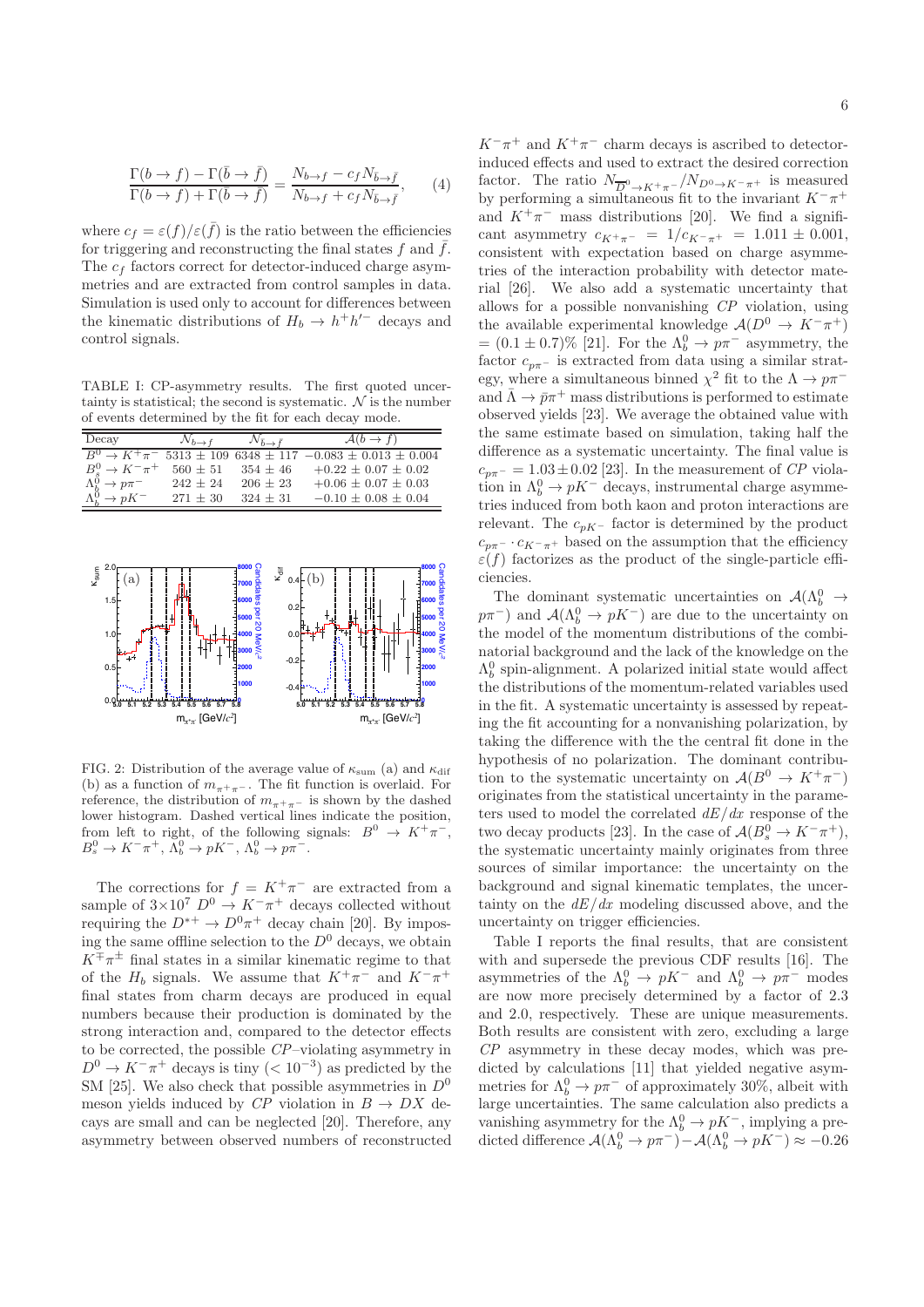between the two modes, to be compared to the measurement  $0.16 \pm 0.12$ . The uncertainty on the theory prediction is not known; it is a difference between two numbers with large uncertainties, but they are likely to be at least partially correlated. Evaluating this correlation would allow a more useful comparison with the experimental value.

We confirm the observation of  $A(B^0 \to K^+\pi^-)$  with a significance larger than  $5\sigma$ . The measured value is consistent with the latest results from asymmetric  $e^+e^$ colliders [3] and LHCb [8]. We also find a nonzero  $\mathcal{A}(B_s^0 \to K^-\pi^+)$  with a significance of 3.0 $\sigma$ , in good agreement with the recent LHCb measurement  $\mathcal{A}(B_s^0 \to$  $K^-\pi^+$ ) = +0.27 ± 0.04 (stat) ± 0.01 (syst) [8], thus providing confirmation of their first observation of CP violation in the  $B_s^0$ -meson system. The simultaneous measurement of  $\mathbb{CP}$  asymmetries in the  $B^0$  and  $B^0_s$  meson decays to  $K^{\pm}\pi^{\mp}$  final states allows a quantitative test of the SM-prediction  $\mathcal{A}(B_s^0 \to K^- \pi^+) = +0.29 \pm 0.06$  [27], consistent with our measurement at the 10% level. This is obtained using the world average of the decay rates and lifetimes [21] of the two decay modes, assuming SM origin of the CP violation in these channels and U-spin symmetry.

In summary, we report the final CDF measurements of the CP asymmetries of charmless neutral b-hadrons decays into pairs of charged hadrons, using the complete Run II data sample. We confirm the observation of  $A(B^0 \to K^+\pi^-)$  with a significance larger than  $5\sigma$ , and we find a nonzero  $\mathcal{A}(B_s^0 \to K^-\pi^+)$  with a significance of 3.0 $\sigma$ . Results on b−baryon decays  $\mathcal{A}(\Lambda_b^0 \to p\pi^-)$  = +0.06 ± 0.07 (stat) ± 0.03 (syst) and  $\mathcal{A}(\Lambda_b^0 \to$  $pK^{-}$ ) = -0.10±0.08 (stat)±0.04 (syst), are unique measurements and are compatible with no asymmetry.

We thank the Fermilab staff and the technical staffs of the participating institutions for their vital contributions. This work was supported by the U.S. Department of Energy and National Science Foundation; the Italian Istituto Nazionale di Fisica Nucleare; the Ministry of Education, Culture, Sports, Science and Technology of Japan; the Natural Sciences and Engineering Research Council of Canada; the National Science Council of the Republic of China; the Swiss National Science Foundation; the A.P. Sloan Foundation; the Bundesministerium für Bildung und Forschung, Germany; the Korean World Class University Program, the National Research Foundation of Korea; the Science and Technology Facilities Council and the Royal Society, United Kingdom; the Russian Foundation for Basic Research; the Ministerio de Ciencia e Innovación, and Programa Consolider-Ingenio 2010, Spain; the Slovak R&D Agency; the Academy of Finland; the Australian Research Council (ARC); and the EU community Marie Curie Fellowship Contract No. 302103.

 $*$  Deceased<br> $*$  With  $\ldots$ 

- With visitors from <sup>a</sup>University of British Columbia, Vancouver, BC V6T 1Z1, Canada, <sup>b</sup>Istituto Nazionale di Fisica Nucleare, Sezione di Cagliari, 09042 Monserrato (Cagliari), Italy, <sup>c</sup>University of California Irvine, Irvine, CA 92697, USA, <sup>d</sup>Institute of Physics, Academy of Sciences of the Czech Republic, 182 21, Czech Republic,  ${}^e$ CERN, CH-1211 Geneva, Switzerland, <sup>f</sup>Cornell University, Ithaca, NY 14853, USA, <sup>*g*</sup>University of Cyprus, Nicosia CY-1678, Cyprus, <sup>h</sup>Office of Science, U.S. Department of Energy, Washington, DC 20585, USA, <sup>*i*</sup>University College Dublin, Dublin 4, Ireland, <sup>*j*</sup>ETH, 8092 Zürich, Switzerland, <sup>k</sup>University of Fukui, Fukui City, Fukui Prefecture, Japan 910-0017, <sup>l</sup>Universidad Iberoamericana, Lomas de Santa Fe, México, C.P. 01219, Distrito Federal, <sup>m</sup>University of Iowa, Iowa City, IA 52242, USA, "Kinki University, Higashi-Osaka City, Japan 577-8502, <sup>o</sup>Kansas State University, Manhattan, KS 66506, USA,  ${}^{p}$ Brookhaven National Laboratory, Upton, NY 11973, USA, <sup>q</sup>Queen Mary, University of London, London, E1 4NS, United Kingdom, <sup>r</sup>University of Melbourne, Victoria 3010, Australia, <sup>s</sup>Muons, Inc., Batavia, IL 60510, USA, <sup>*t*</sup>Nagasaki Institute of Applied Science, Nagasaki 851-0193, Japan, "National Research Nuclear University, Moscow 115409, Russia,  $v$ Northwestern University, Evanston, IL 60208, USA, <sup>w</sup>University of Notre Dame, Notre Dame, IN 46556, USA, <sup>x</sup>Universidad de Oviedo, E-33007 Oviedo, Spain, <sup>y</sup>CNRS-IN2P3, Paris, F-75205 France, <sup>z</sup>Universidad Tecnica Federico Santa Maria, 110v Valparaiso, Chile,  $\prescript{aa}{}{\text{The}}$ University of Jordan, Amman 11942, Jordan, $\prescript{bb}{}{\text{Universite}}$ catholique de Louvain, 1348 Louvain-La-Neuve, Belgium, <sup>cc</sup>University of Zürich, 8006 Zürich, Switzerland, <sup>dd</sup>Massachusetts General Hospital, Boston, MA 02114 USA, <sup>ee</sup>Harvard Medical School, Boston, MA 02114 USA,  $^{ff}$ Hampton University, Hampton, VA 23668, USA, <sup>99</sup>Los Alamos National Laboratory, Los Alamos,  $\overline{\mbox{NM}}$ 87544, USA, $^{hh}\mbox{University}$  degli Studi di Napoli Federico I, I-80138 Napoli, Italy
- [1] N. Cabibbo, Phys. Rev. Lett. **10**, 531 (1963); M. Kobayashi and T. Maskawa, Prog. Theor. Phys. 49, 652 (1973).
- [2] Throughout this Letter, C-conjugate modes are implied unless otherwise stated.
- [3] Y.-T. Duh et al. (Belle Collaboration), Phys. Rev. D 87, 031103 (2013); J.P. Lees et al. (BABAR Collaboration), Phys. Rev. D 87, 052009 (2013); B. Aubert et al. (BABAR Collaboration), Phys. Rev. D 76, 091102 (2007).
- [4] M. Gronau, Phys. Lett. B **627**, 82 (2005).
- [5] See for instance S. Khalil, A. Masiero, and H. Murayama, Phys. Lett. B 682, 74 (2009).
- [6] M. Gronau and J. L. Rosner, Phys. Lett. B 482, 71 (2000); M. Gronau, Phys. Lett. B 492, 297 (2000); H. J. Lipkin, Phys. Lett. B 621, 126 (2005).
- [7] M. Gronau, Phys. Lett. B **727**, 136 (2013).
- [8] R. Aaij et al. (LHCb Collaboration), Phys. Rev. Lett. 110 221601 (2013).
- T. Aaltonen et al. (CDF Collaboration), Phys. Rev. Lett. 103, 031801 (2009).
- [10] R. Mohanta, A. K. Giri, and M. P. Khanna, Phys. Rev. D 63, 074001 (2001).